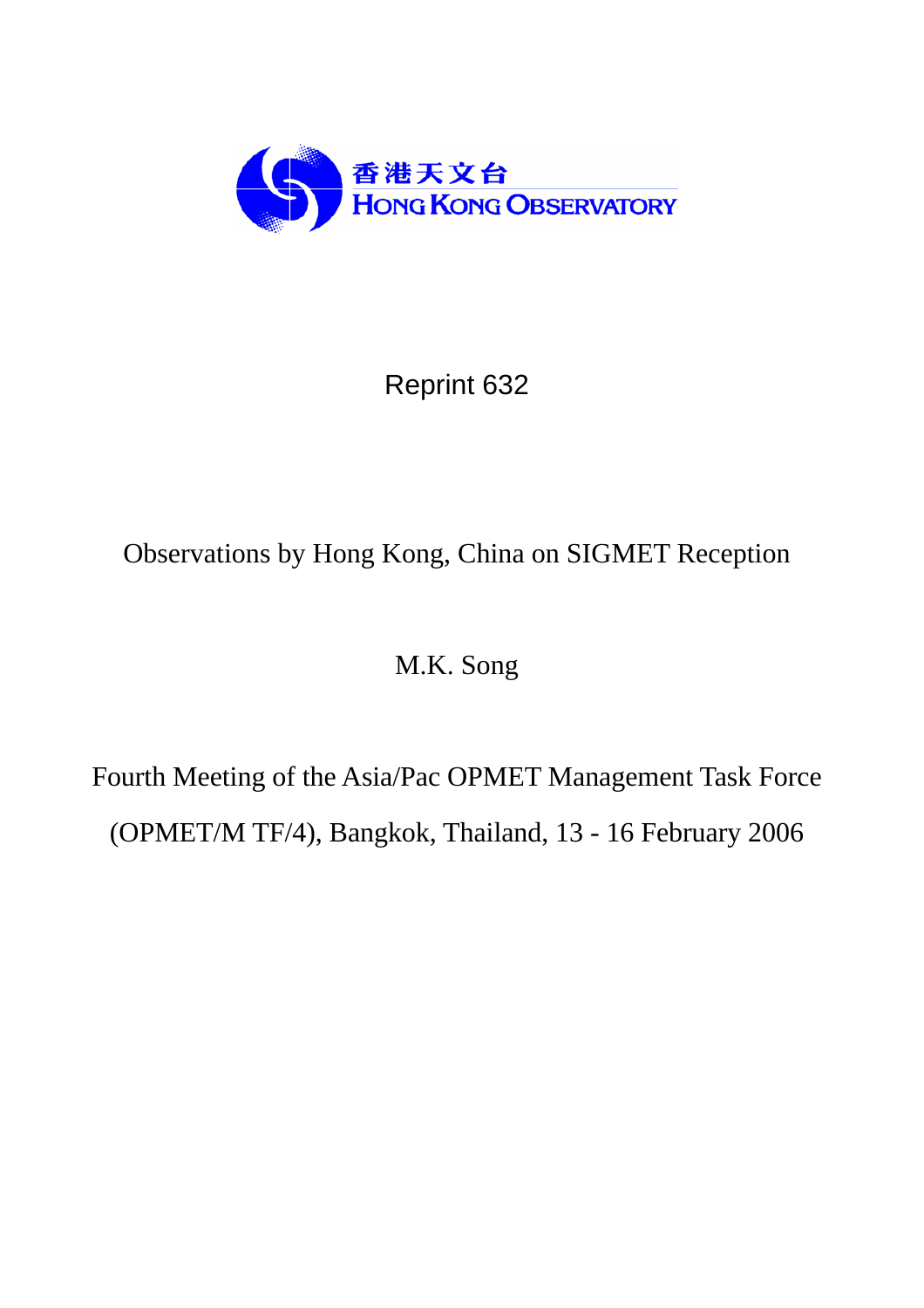

*INTERNATIONAL CIVIL AVIATION ORGANIZATION*

**FOURTH MEETING OF THE ASIA/PAC OPMET MANAGEMENT TASK FORCE (OPMET/M TF/4)** 

**Bangkok, Thailand, 13 – 16 February 2006**

#### **Agenda Item 4c: Development of procedures for monitoring and management of OPMET exchange – SIGMET Tests**

#### **OBSERVATIONS BY HONG KONG, CHINA ON SIGMET RECEPTION**

(Presented by Hong Kong, China)

#### **SUMMARY**

This paper presents some observations by Hong Kong, China as a result of the recent SIGMET tests conducted in the Asia and Pacific Region. Additional observations on SIGMET reception in Hong Kong, China in 2005 will also be presented.

#### **1. INTRODUCTION**

During the two SIGMET tests conducted in 19 and 26 January 2006 in the Asia/Pacific Region, a number of observations on SIGMET reception in Hong Kong, China were made and are summarized for consideration by the meeting. Additional observations on SIGMET reception in Hong Kong, China in 2005 will also be presented.

#### **2. OBSERVATIONS AND SUGGESTIONS**

#### **2.1 SIGMET test**

#### 2.1.1 Availability issues

(Appendix A refers)

- The number of the test SIGMETs received by Hong Kong, China was significantly lower than expected from SIGMET Guide (para. 2.2.9).
- Not all the issued test SIGMETs and those received by RODBs reached Hong Kong, China.
- Certain SIGMETs were received via the SADIS satellite broadcast but not from SADIS FTP, and vice versa.
- The test SIGMET issued by VHHH was not available from the WAFC data sources (viz. SADIS, SADIS FTP and ISCS) as required in the SIGMET Guide para. 2.2.9.

#### *Suggestions :*

a. Consider clarifying the SIGMET exchange in the ROBEX Handbook for the Asia/Pacific Region to reflect the requirements of SIGMET Guide para. 2.2.9, so that the MWOs and ROBEX centres concerned fully understand the SIGMET exchange requirements and implement accordingly.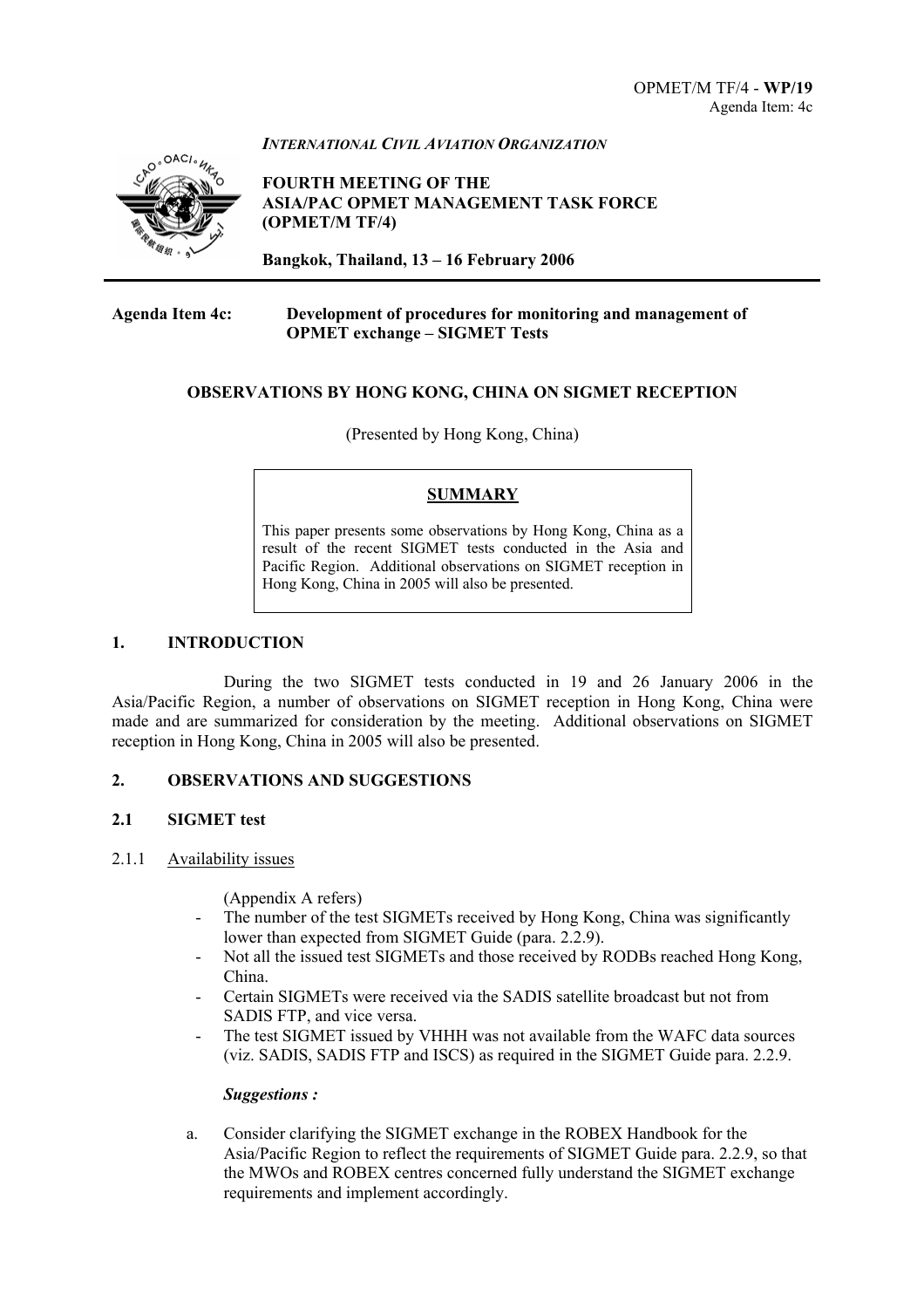- b. Consider bringing the observations in respect of the differences in the availability of SIGMETs via the SADIS satellite broadcast and SADIS FTP to the attention of the SADIS Provider State.
- c. Consider involving the two WAFC Provider States in future SIGMET test so that an end-to-end monitoring of the SIGMETs could be carried out.

#### 2.1.2 Format issue

Test SIGMETs with wrong WMO header, e.g. WS instead of WV were received. In fact, this issue was also observed at some other time outside the test period.

#### **2.2 Additional observations**

#### 2.2.1 Difference between SADIS and ISCS

Monitoring results of SIGMETs received via the SADIS satellite broadcast, SADIS FTP and ISCS satellite broadcast for one day (20 Jan 2006) in Hong Kong, China (see Appendix B) indicate that :

- the number of SIGMETs received via these three sources (SADIS satellite broadcast, SADIS FTP and ISCS satellite broadcast) are different from each other.
- certain SIGMETs are only available via AFTN, but not available from the two WAFCs (SADIS satellite broadcast, SADIS FTP and ISCS satellite broadcast).
- certain SIGMETs are only available from SADIS FTP but not available from SADIS satellite broadcast.

#### *Suggestions :*

- a. Consider bringing the observations in respect of the availability of SIGMETs via the SADIS satellite broadcast, SADIS FTP and ISCS satellite broadcast to the attention of the WAFC Provider States.
- b. The two WAFC Provider States to consider including OPMET data availability in the harmonization process between the two WAFCs.

#### 2.2.2 Unavailability of SIGMETs from certain MWOs/FIRs in 2005

SIGMETs for FIRs in the Asia/Pacific Region were searched from the Hong Kong Observatory's OPMET database which contains data received via SADIS and AFTN. It is noticed that SIGMETs from certain FIRs were not received by Hong Kong, China throughout the whole year of 2005 (see Appendix C).

#### *Suggestion : see para. 2.1.1 above*

#### **3. ACTION BY THE MEETING**

3.1 The meeting is invited to note the information presented in this paper and discuss the suggestions for improving the availability of SIGMET in the Asia/Pacific Region.

**\_ \_ \_ \_ \_ \_ \_ \_ \_**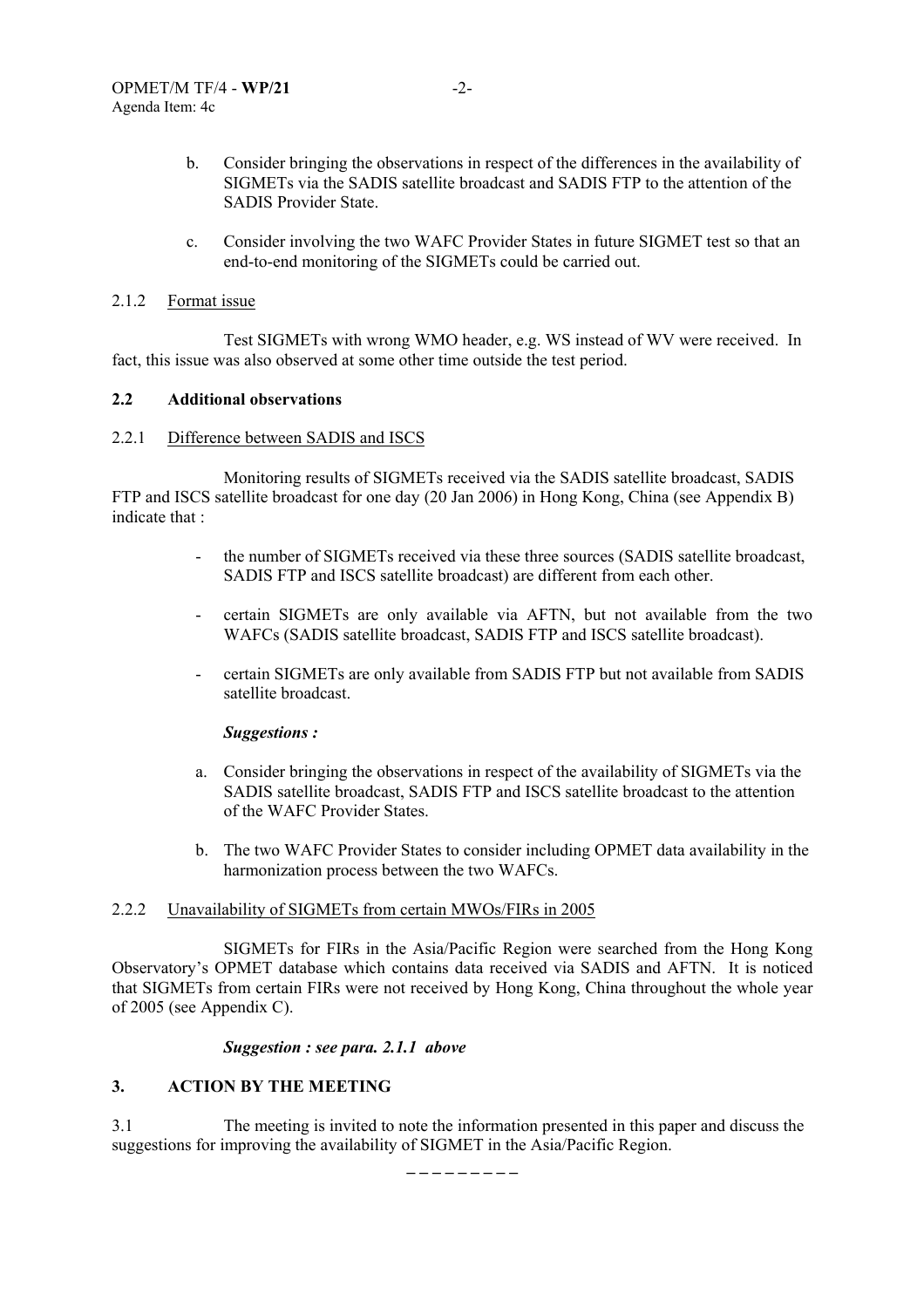## **Appendix A**

## **SUMMARY OF SIGMET RECEPTION IN HONG KONG, CHINA VOLCANIC ASH SIGMET TEST ON 19 JAN 2006**

## **Volcanic Ash Advisory received at VHHH**

| <b>VAAC</b> | <b>Message heading</b>    | Data source |
|-------------|---------------------------|-------------|
| Tokyo       | <b>FVFE01 RJTD 190200</b> | <b>AFTN</b> |
| Darwin      | <b>FVAU02 ADRM 190200</b> | <b>AFTN</b> |

#### **SIGMETs received at VHHH**

|                | <b>MWO</b>  | <b>FIR/CTA</b> | Data source             |
|----------------|-------------|----------------|-------------------------|
| 1              | <b>NFFN</b> | <b>NFFF</b>    | <b>SADIS FTP, SADIS</b> |
| 2              | <b>NZDT</b> | <b>NZZC</b>    | <b>SADIS FTP, SADIS</b> |
| 3              | <b>RJAA</b> | <b>RJTG</b>    | AFTN, SADIS FTP         |
| $\overline{4}$ | <b>RJAA</b> | <b>RORG</b>    | AFTN, SADIS FTP         |
| 5              | <b>UELL</b> | <b>UELL</b>    | <b>SADIS FTP</b>        |
| 6              | <b>UHBB</b> | <b>UHBB</b>    | SADIS FTP, SADIS        |
| 7              | <b>UHHH</b> | <b>UHHH</b>    | <b>SADIS FTP, SADIS</b> |
| 8              | <b>UHNN</b> | <b>UHNN</b>    | <b>SADIS FTP, SADIS</b> |
| 9              | <b>UHMM</b> | <b>UHMM</b>    | <b>SADIS FTP</b>        |
| 10             | <b>UHOO</b> | <b>UHOO</b>    | <b>SADIS FTP</b>        |
| 11             | <b>UHSS</b> | <b>UHSS</b>    | ISCS, SADIS FTP         |
| 12             | <b>VHHH</b> | <b>VHHK</b>    | <b>AFTN</b>             |
| 13             | <b>WSSS</b> | <b>WSJC</b>    | <b>AFTN, SADIS</b>      |
| 14             | <b>YPDM</b> | <b>ADRM</b>    | <b>AFTN</b>             |
| 15             | ZGGG        | ZGZU           | <b>AFTN</b>             |
| 16             | <b>ZHHH</b> | <b>ZHWH</b>    | <b>AFTN</b>             |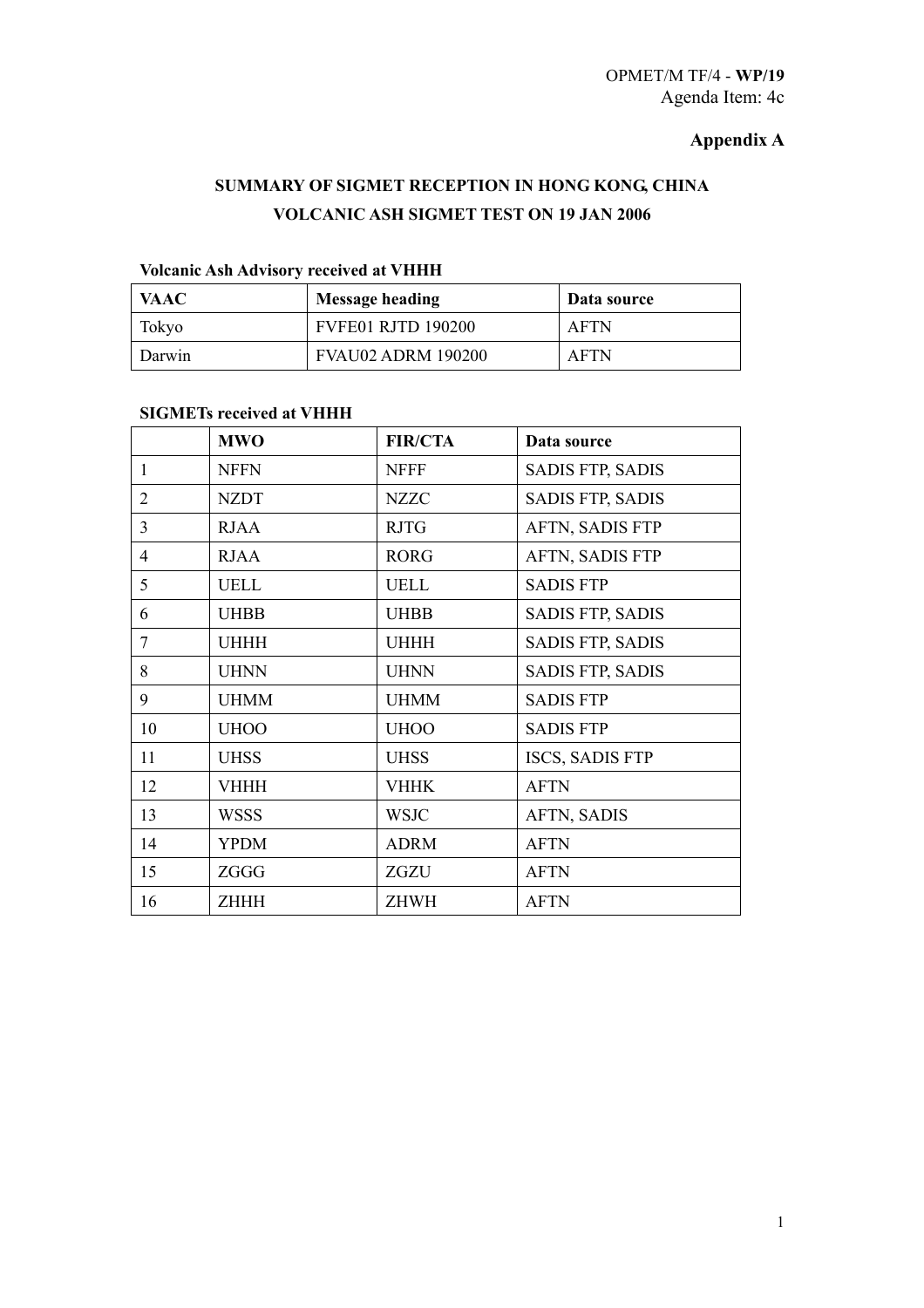## **Appendix A**

|  |                                                   | Reception of test SIGMETs in VHHH expected from FIR/CTAs within 1,800 km of |
|--|---------------------------------------------------|-----------------------------------------------------------------------------|
|  | Hong Kong, China (Ref.: SIGMET Guide para. 2.2.9) |                                                                             |

| <b>MWO</b>  | <b>FIR/CTA</b> | <b>FIR/CTA Name</b> | <b>Received</b>   |
|-------------|----------------|---------------------|-------------------|
| <b>VHHH</b> | <b>VHHK</b>    | <b>Hong Kong</b>    | Y                 |
| <b>RJAA</b> | <b>RJTG</b>    | Tokyo               | Y                 |
| <b>ROAH</b> | <b>RORG</b>    | Naha                | Y, but the MWO is |
|             |                |                     | <b>RJAA</b>       |
| <b>RCTP</b> | <b>RCTP</b>    | Taibei              | $\mathbf N$       |
| <b>RKSI</b> | <b>RKRR</b>    | Incheon             | N                 |
| <b>ZSSS</b> | <b>ZSHA</b>    | Shanghai            | N                 |
| ZBAA        | <b>ZBPE</b>    | Beijing             | $\mathbf N$       |
| <b>ZHHH</b> | <b>ZHWH</b>    | Wuhan               | Y                 |
| <b>ZGGG</b> | ZGZU           | Guangzhou           | Y                 |
| <b>ZLLL</b> | <b>ZLHW</b>    | Lanzhou             | N                 |
| <b>ZPPP</b> | <b>ZPKM</b>    | Kunming             | N                 |
| <b>VVGL</b> | <b>VVNB</b>    | Hanoi               | N                 |
| <b>VVGL</b> | <b>VVTS</b>    | Ho-Chi-Minh         | N                 |
| <b>VLVT</b> | <b>VLVT</b>    | Vientiane           | N                 |
| <b>VYYY</b> | <b>VYYY</b>    | Yangon              | $\mathbf N$       |
| <b>VTBD</b> | <b>VTBB</b>    | <b>Bangkok</b>      | N                 |
| <b>VDPP</b> | <b>VDPP</b>    | Phnom-Penh          | N                 |
| <b>WMKK</b> | <b>WMFC</b>    | Kuala Lumpur        | N                 |
| <b>WSSS</b> | <b>WSJC</b>    | Singapore           | $\mathbf Y$       |
| <b>WBKK</b> | <b>WBFC</b>    | Kota Kinabalu       | N                 |
| <b>RPLL</b> | <b>RPHI</b>    | Manila              | N                 |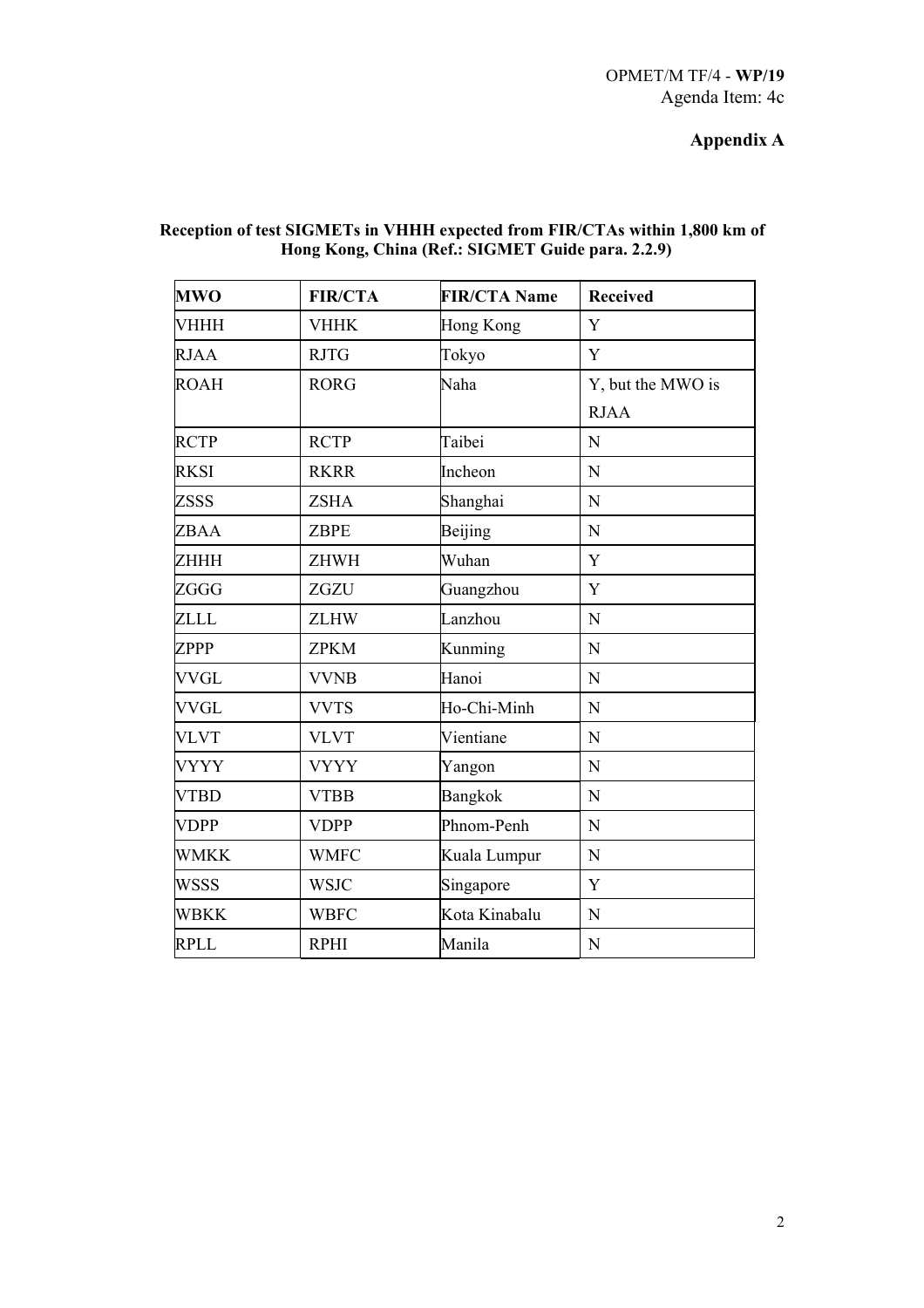### **Appendix A**

## **SUMMARY OF SIGMET RECEPTION IN HONG KONG, CHINA TROPICAL CYCLONE SIGMET TEST ON 26 JAN 2006**

## **Tropical Cyclone Advisory received at VHHH**

| <b>VAAC</b> | <b>Message heading</b>    | Data source | Time received (UTC) |
|-------------|---------------------------|-------------|---------------------|
| Tokyo       | <b>FKPQ30 RJTD 260200</b> | <b>AFTN</b> | 260248              |

## **Reception of test SIGMETs at VHHH expected from FIRs/CTAs within 1,800 km of Hong Kong, China (Ref.: SIGMET Guide para. 2.2.9)**

| <b>MWO</b>  | <b>FIR/CTA</b> | <b>Received</b> | <b>Time received</b> |
|-------------|----------------|-----------------|----------------------|
|             |                |                 | (UTC)                |
| <b>VDPP</b> | <b>VDPP</b>    | $\mathbf N$     |                      |
| <b>ZBPA</b> | <b>ZBPE</b>    | $\mathbf N$     |                      |
| ZGGG        | ZGZU           | Y               | 0225                 |
| <b>KPPP</b> | ZPKM           | ${\bf N}$       |                      |
| <b>ZLLL</b> | <b>ZLHW</b>    | $\mathbf N$     |                      |
| <b>ZSSS</b> | <b>ZSHA</b>    | $\mathbf N$     |                      |
| <b>RCTP</b> | <b>RCTP</b>    | $\mathbf N$     |                      |
| ZHHH        | <b>ZHWH</b>    | $\mathbf N$     |                      |
| <b>VHHH</b> | <b>VHHK</b>    | $\mathbf Y$     | 0253                 |
| <b>RJAA</b> | <b>RORG</b>    | Y.              | 0303                 |
| <b>RJAA</b> | <b>RJTG</b>    | $\mathbf Y$     | 0300                 |
| <b>VLVT</b> | <b>VLVT</b>    | $\mathbf N$     |                      |
| <b>WBKK</b> | <b>WBFC</b>    | $\mathbf N$     |                      |
| <b>WMKK</b> | <b>WMFC</b>    | ${\bf N}$       |                      |
| <b>VYYY</b> | <b>VYYY</b>    | $\mathbf N$     |                      |
| <b>RPLL</b> | <b>RPHI</b>    | Y               | 0218, 0257           |
| <b>RKSI</b> | <b>RKRR</b>    | ${\bf N}$       |                      |
| <b>WSSS</b> | <b>WSJC</b>    | Y               | 0248                 |
| <b>VTBD</b> | <b>VTBB</b>    | ${\bf N}$       |                      |
| <b>VVGL</b> | <b>VVNB</b>    | $\mathbf N$     |                      |
| <b>VVGL</b> | <b>VVTS</b>    | ${\bf N}$       |                      |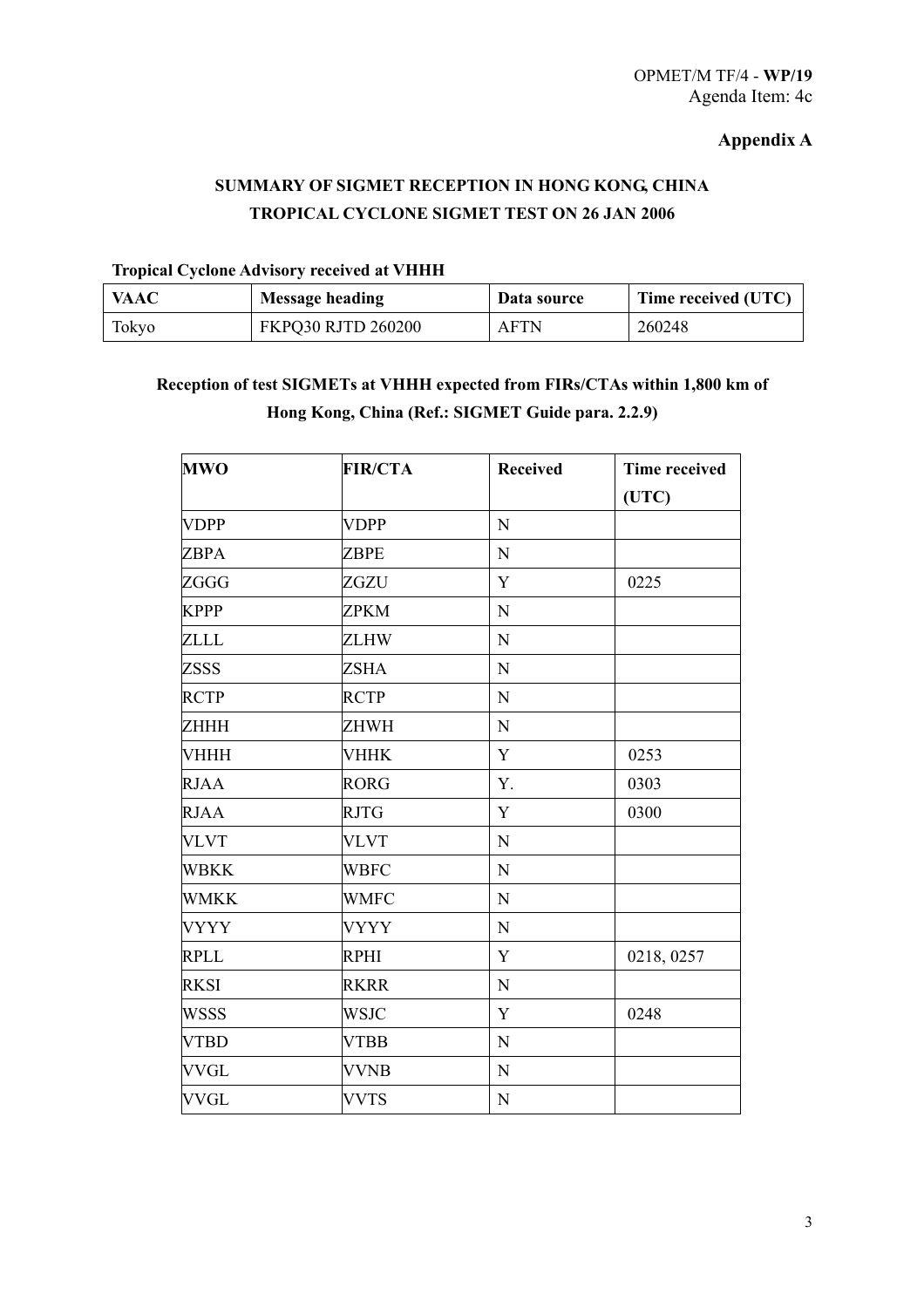| <b>SIGMETs</b>                                    | <b>SADIS</b> | <b>SADIS</b> | <b>ISCS</b> | <b>AFTN</b> |
|---------------------------------------------------|--------------|--------------|-------------|-------------|
| (for simplicity, only the MWO location indicator, | satellite    | <b>FTP</b>   | satellite   |             |
| issue time and valid time are included)           |              |              |             |             |
| EDBB 0000/0400                                    | $\checkmark$ | ✓            | ✓           |             |
| ENOR 0000/0400                                    | ✓            | ✓            | ✓           |             |
| FAJS 0000/0300                                    | ✓            | ✓            | ✓           |             |
| LTAA 0000/0300                                    | ✓            | $\checkmark$ | ✓           |             |
| RCAA 0000/0400                                    |              |              | ✓           | ✓           |
| YMMM 0000/0600                                    | ✓            | ✓            | ✓           | ✓           |
| YMMM 0000/0600 CNL                                |              |              | ✓           | ✓           |
| SBBS 0010/0300                                    |              | ✓            | ✓           |             |
| ZHWH 0030/0530                                    |              |              |             |             |
| LIRR 0100/0700                                    | ✓            | ✓            |             |             |
| SBBS 0100/0500                                    | ✓            | ✓            | ✓           |             |
| SBBS 0100/0500                                    | ✓            | ✓            | ✓           |             |
| SBCW 0100/0500                                    | ✓            | ✓            | ✓           |             |
| YBBB 0100/0700                                    |              | ✓            |             |             |
| CWUL 0115/0515                                    | ✓            | ✓            | ✓           |             |
| SBCW 0130/0530                                    | ✓            | ✓            | ✓           |             |
| WSJC 0130/0530                                    | ✓            | ✓            | ✓           |             |
| EGTT 0140/0430                                    | ✓            | ✓            |             |             |
| EDWW 0200/0600                                    | ✓            | ✓            | ✓           |             |
| YMMM 0200/0800                                    | ✓            | ✓            | ✓           |             |
| CWEG 0210/0610                                    | ✓            | ✓            | ✓           |             |
| CWUL 0225/0625                                    | ✓            | ✓            | ✓           |             |
| SBRE 0225/0625                                    |              | ✓            | ✓           |             |
| CWUL 0235/0635                                    |              | ✓            | ✓           |             |
| CWUL 0240/0640                                    |              | ✓            | ✓           |             |
| ZGZU 0250/0300                                    |              | ✓            | ✓           |             |
| DTTC 0300/0700                                    |              | ✓            | ✓           |             |
| EKDK 0300/0700                                    |              | ✓            | ✓           |             |
| ENOR 0300/0700                                    |              |              | ✓           |             |
| FAJS 0300/0600                                    |              | ✓            | ✓           |             |
| LIBB 0300/0700                                    |              |              | ✓           |             |
| LIRR 0300/0700                                    |              | ✓            | ✓           |             |
| SAME 0300/0800                                    |              | ✓            | ✓           |             |
| UUYW 0300/0900                                    |              | ✓            | ✓           |             |

## **SIGMET Reception Statistics in Hong Kong, China, on 20 Jan 2006**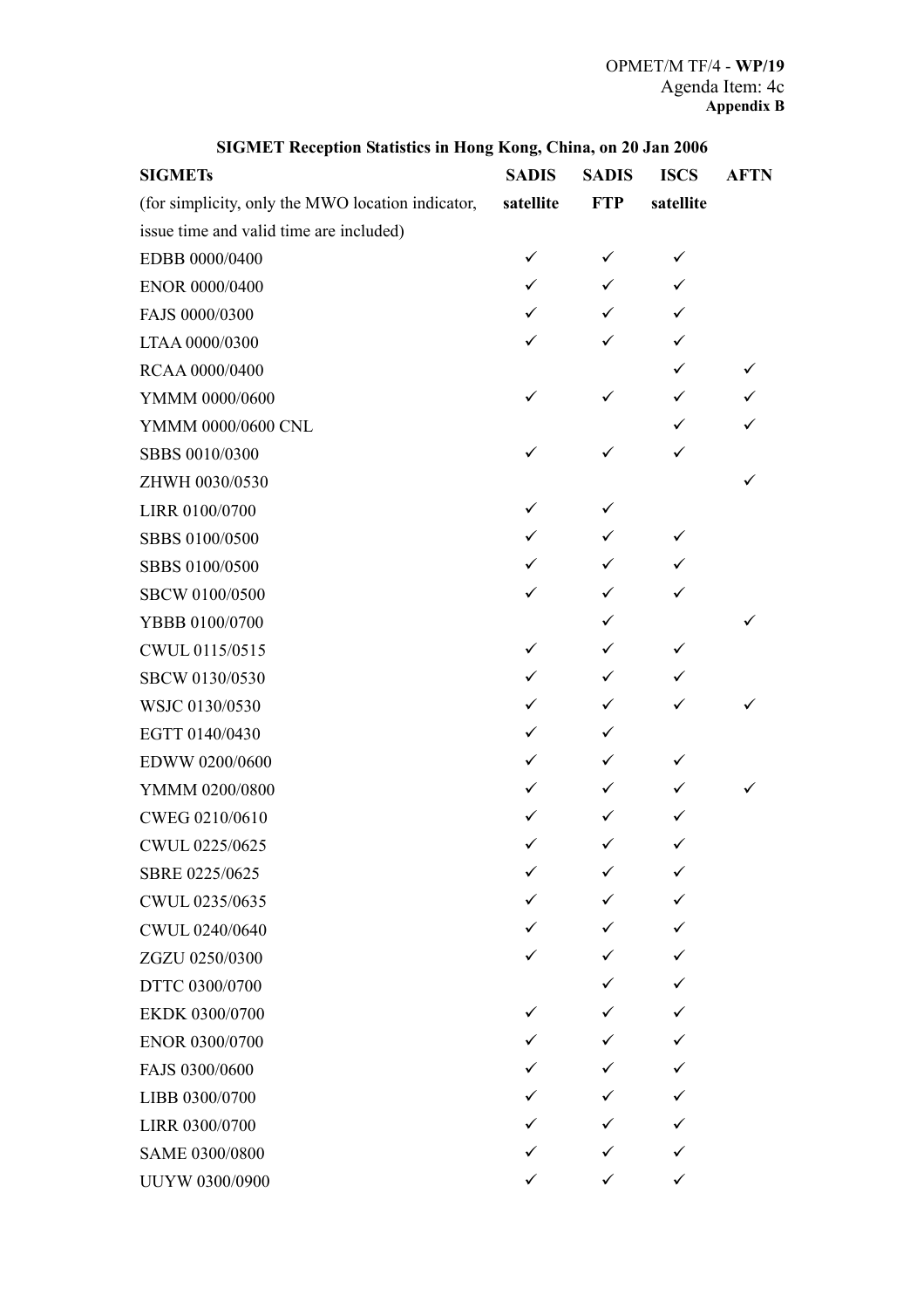| <b>SIGMETs</b>                                    | <b>SADIS</b> | <b>SADIS</b> | <b>ISCS</b>  | <b>AFTN</b> |
|---------------------------------------------------|--------------|--------------|--------------|-------------|
| (for simplicity, only the MWO location indicator, | satellite    | <b>FTP</b>   | satellite    |             |
| issue time and valid time are included)           |              |              |              |             |
| SBCW 0315/0615                                    | ✓            | ✓            |              |             |
| SBAZ 0330/0630                                    | ✓            | ✓            |              |             |
| EDBB 0400/0800                                    | ✓            | ✓            |              |             |
| ENOR 0400/0800                                    | ✓            | ✓            |              |             |
| RCAA 0400/0800                                    |              |              | ✓            |             |
| VGZR 0400/0800                                    | ✓            | ✓            | ✓            |             |
| CWUL 0405/0805                                    | ✓            | ✓            | ✓            |             |
| YMMM 192200/0400 CNL                              | ✓            | ✓            | ✓            |             |
| CWUL 0410/0810                                    | ✓            | ✓            | $\checkmark$ |             |
| EGTT 0430/1000                                    | ✓            | ✓            |              |             |
| DTTJ 0500/0800                                    |              | ✓            |              |             |
| SBCW 0500/0800                                    | ✓            | ✓            | ✓            |             |
| CWEG 0505/0905                                    | ✓            | ✓            | ✓            |             |
| KZOA 0515/0915                                    |              | ✓            | ✓            |             |
| CWUL 0520/0920                                    | ✓            | ✓            | ✓            |             |
| YMMM 0530/0800 CNL                                | ✓            | ✓            | ✓            |             |
| ZHWH 0530/1030                                    |              |              |              |             |
| WSJC 0540/0940                                    | ✓            | ✓            | ✓            |             |
| YMMM 0540/0840                                    | ✓            | ✓            | ✓            |             |
| UTAA 0550/1250                                    | ✓            | ✓            |              |             |
| FAJS 0600/0900                                    | ✓            | ✓            |              |             |
| LTAA 0600/0900                                    | ✓            | ✓            |              |             |
| RJTG 0600/1000                                    | ✓            | ✓            | ✓            |             |
| UKFV 0600/1200                                    |              | ✓            |              |             |
| <b>UKFV 0600/1200</b>                             | ✓            | ✓            |              |             |
| SBCW 0615/0915                                    | ✓            | ✓            | ✓            |             |
| NZZO 0631/1031                                    |              | ✓            | ✓            |             |
| NZZO 0634/1034                                    | ✓            | ✓            |              |             |
| EGPX 0640/1000                                    | ✓            | ✓            |              |             |
| CWUL 0645/1045                                    | ✓            | ✓            |              |             |
| SBCW 0650/0915                                    | ✓            | ✓            |              |             |
| DTTC 0700/1100                                    | ✓            | ✓            | ✓            |             |
| EKDK 0700/1000                                    | ✓            | ✓            | ✓            |             |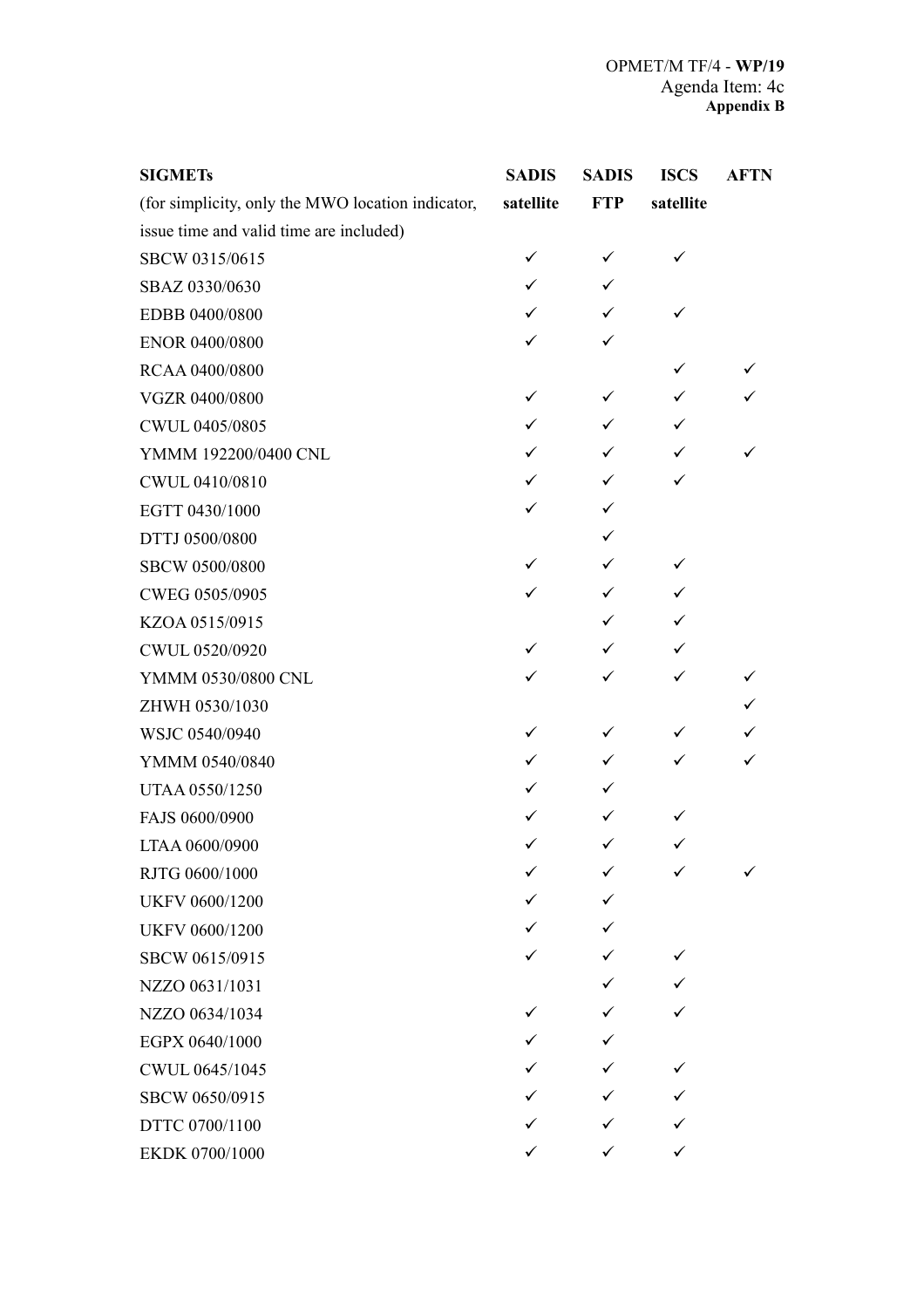| <b>SIGMETs</b>                                    | <b>SADIS</b> | <b>SADIS</b> | <b>ISCS</b> | <b>AFTN</b> |
|---------------------------------------------------|--------------|--------------|-------------|-------------|
| (for simplicity, only the MWO location indicator, | satellite    | <b>FTP</b>   | satellite   |             |
| issue time and valid time are included)           |              |              |             |             |
| ENOR 0700/1100                                    | ✓            | ✓            | ✓           |             |
| LIBB 0700/1100                                    | ✓            | ✓            | ✓           |             |
| LIRR 0700/1300                                    | ✓            | ✓            |             |             |
| LIRR 0700/1100                                    |              | ✓            | ✓           |             |
| YBBB 0700/1300                                    |              | ✓            |             |             |
| YMMM 0700/1300                                    |              | ✓            |             |             |
| RJTG 0725/1000 CNL                                | ✓            | ✓            | ✓           |             |
| SBBS 0730/1000                                    | ✓            | ✓            | ✓           |             |
| YMMM 0730/1030                                    | ✓            | ✓            | ✓           |             |
| YMMM 0730/1030                                    | ✓            | ✓            | ✓           |             |
| CWEG 0800/1200                                    | ✓            | ✓            | ✓           |             |
| ENOR 0800/1200                                    | ✓            | ✓            | ✓           |             |
| ESAA 0800/1100                                    | ✓            | ✓            | ✓           |             |
| KZOA 0800/1200                                    |              | ✓            | ✓           |             |
| RCAA 0800/1200                                    |              |              | ✓           |             |
| SAME 0800/1200                                    | ✓            | ✓            | ✓           |             |
| VGZR 0800/1200                                    | ✓            | ✓            | ✓           |             |
| LIRR 0805/1105                                    | ✓            | ✓            | ✓           |             |
| EDBB 0830/1230                                    | ✓            | ✓            |             |             |
| LKAA 0845/1245                                    | ✓            | ✓            |             |             |
| WSJC 0850/0940 CNL                                |              |              |             |             |
| WSJC 0850/1250                                    |              | ✓            |             |             |
| FAJS 0900/1200                                    | ✓            | $\checkmark$ | ✓           |             |
| KZOA 090/1300                                     |              |              |             |             |
| LPPO 0900/1300                                    | ✓            |              |             |             |
| LRBB 0900/1300                                    |              |              |             |             |
| CWUL 0915/1315                                    |              |              |             |             |
| SBAZ 0930/1330                                    |              |              |             |             |
| EGJJ 0945/1115                                    |              |              | ✓           |             |
| SBCW 0945/1345                                    |              |              |             |             |
| NZZO 0949/1349                                    |              |              |             |             |
| NZZO 0951/1351                                    |              |              |             |             |
| EGPX 1000/1600                                    |              | ✓            |             |             |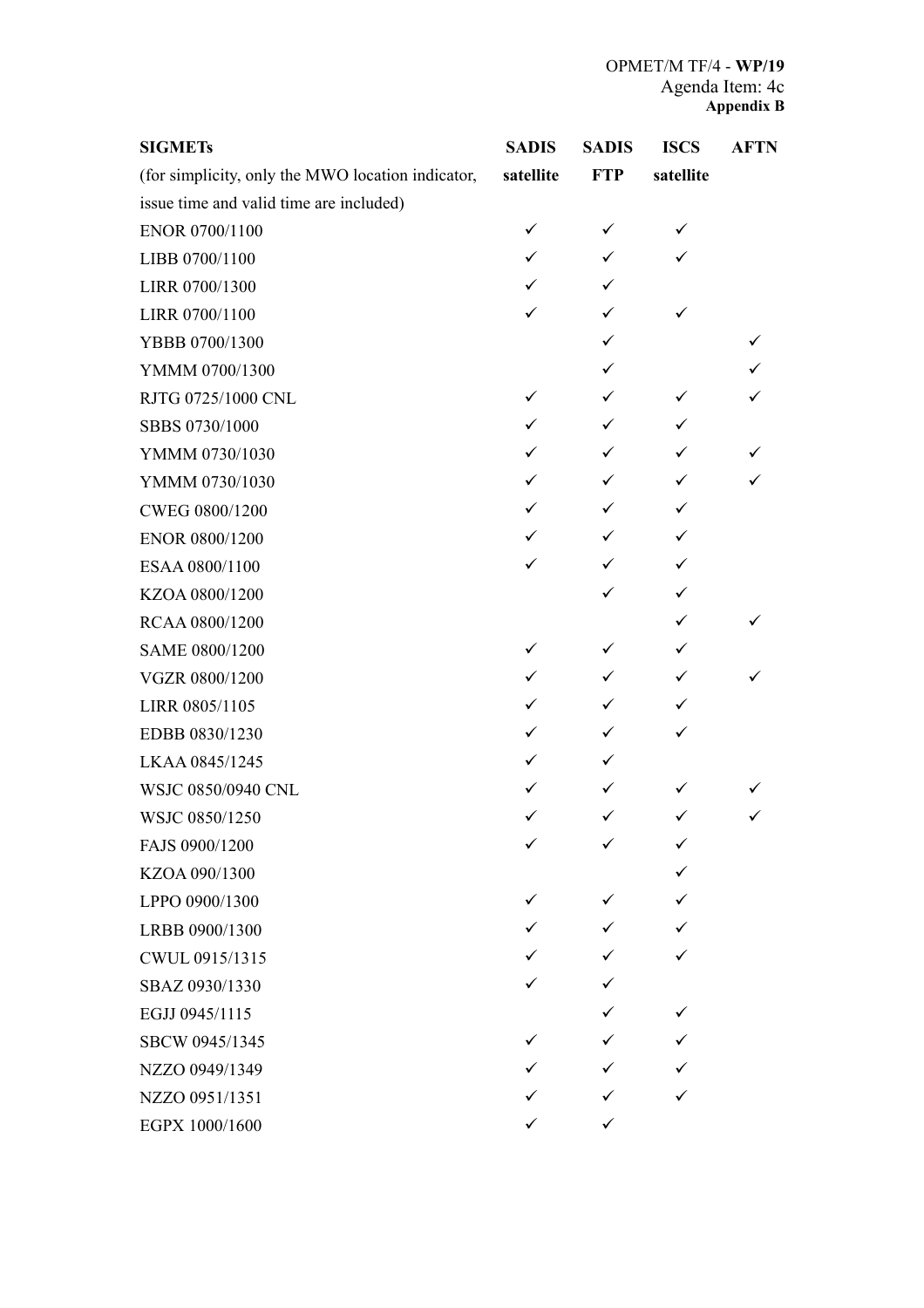| <b>SIGMETs</b>                                    | <b>SADIS</b> | <b>SADIS</b> | <b>ISCS</b>  | <b>AFTN</b> |
|---------------------------------------------------|--------------|--------------|--------------|-------------|
| (for simplicity, only the MWO location indicator, | satellite    | <b>FTP</b>   | satellite    |             |
| issue time and valid time are included)           |              |              |              |             |
| EKDK 1000/1300                                    | ✓            | ✓            | ✓            |             |
| BIRD 1030/1230                                    | ✓            | ✓            | $\checkmark$ |             |
| CWEG 1030/1430                                    | ✓            | ✓            | ✓            |             |
| ZHWH 1030/1630                                    |              |              |              |             |
| DTTC 1100/1500                                    | ✓            | ✓            | ✓            |             |
| ESAA 1100/1400                                    |              | ✓            | ✓            |             |
| OLBA 1100/1500                                    | ✓            | ✓            | ✓            |             |
| LIRR 1110/1510                                    | ✓            | ✓            | $\checkmark$ |             |
| KZOA 1115/1515                                    | ✓            | ✓            | ✓            |             |
| KZOA 1130/1530                                    |              | ✓            | ✓            |             |
| SAEF 1130/1530                                    | ✓            | ✓            | ✓            |             |
| CWUL 1145/1545                                    | ✓            | ✓            | ✓            |             |
| KZOA 1145/1545                                    |              | ✓            | ✓            |             |
| ENOR 1200/1600                                    | ✓            | ✓            |              |             |
| FAJS 1200/1500                                    | ✓            | ✓            | ✓            |             |
| RCAA 1200/1600                                    |              |              | ✓            |             |
| UKFV 1200/1800                                    | ✓            | ✓            |              |             |
| UKFV 1200/1800                                    | ✓            | ✓            |              |             |
| CWEG 1210/1610                                    | ✓            | ✓            | ✓            |             |
| EDBB 1230/1630                                    | ✓            | ✓            | ✓            |             |
| NZZO 1237/1637                                    | ✓            | ✓            | ✓            |             |
| NZZO 1238/1638                                    | ✓            | ✓            | ✓            |             |
| NZZO 1239/1639                                    | ✓            | ✓            | ✓            |             |
| ENOR 1245/1645                                    | ✓            |              |              |             |
| LKAA 1245/1500                                    | ✓            | ✓            |              |             |
| YMMM 1250/1330                                    | ✓            | ✓            | ✓            |             |
| EKDK 1300/1600                                    | ✓            | ✓            | ✓            |             |
| LIRR 1300/1900                                    | ✓            | ✓            |              |             |
| LPPO 1300/1700                                    | ✓            | ✓            |              |             |
| LRBB 1300/1700                                    | ✓            | ✓            |              |             |
| YBBB 1300/1900                                    |              | ✓            |              |             |
| YMMM 1300/1900                                    |              | ✓            |              |             |
| SBRE 1315/1715                                    | ✓            | ✓            |              |             |
| EGTT 1400/1700                                    | ✓            | ✓            |              |             |
| ESAA 1400/1700                                    | ✓            | ✓            | ✓            |             |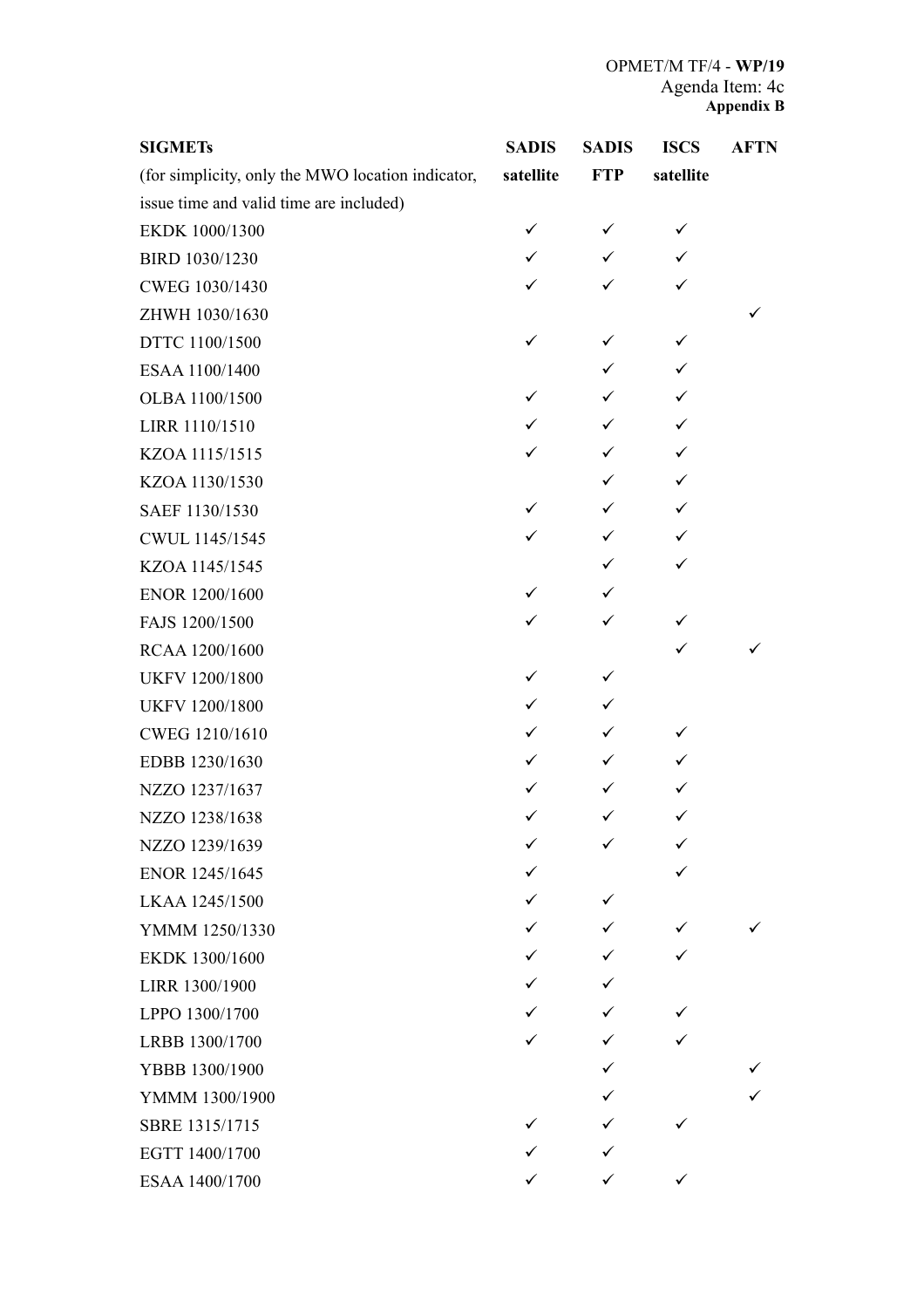| <b>SIGMETs</b>                                    | <b>SADIS</b> | <b>SADIS</b> | <b>ISCS</b> | <b>AFTN</b> |
|---------------------------------------------------|--------------|--------------|-------------|-------------|
| (for simplicity, only the MWO location indicator, | satellite    | <b>FTP</b>   | satellite   |             |
| issue time and valid time are included)           |              |              |             |             |
| SBCW 1400/1700                                    | ✓            | ✓            | ✓           |             |
| CWUL 1430/1830                                    | ✓            | ✓            | ✓           |             |
| SBBS 1430/1830                                    | ✓            | ✓            | ✓           |             |
| FAJS 1500/1800                                    | ✓            | ✓            | ✓           |             |
| HECC 1500/2100                                    | ✓            | ✓            | ✓           |             |
| <b>ULAM 1500/2100</b>                             |              | ✓            | ✓           |             |
| UUYP 1500/2100                                    |              | ✓            | ✓           |             |
| UUYW 1500/2100                                    | ✓            | ✓            |             |             |
| SAEF 1530/1930                                    | ✓            | ✓            | ✓           |             |
| SBRE 1545/1945                                    | ✓            | ✓            | ✓           |             |
| EKDK 1600/1900                                    | ✓            | ✓            | ✓           |             |
| ENOR 1600/2000                                    | ✓            | ✓            | ✓           |             |
| RCAA 1600/2000                                    |              |              | ✓           |             |
| RCAA 1600/2000                                    |              |              | ✓           |             |
| SBCW 1600/1900                                    | ✓            | ✓            | ✓           |             |
| SBCW 1615/1915                                    | ✓            | ✓            | ✓           |             |
| NZZO 1622/2022                                    | ✓            | ✓            | ✓           |             |
| EDBB 1630/2030                                    | ✓            | $\checkmark$ | ✓           |             |
| EGPX 1630/2230                                    | ✓            | ✓            |             |             |
| ZHWH 1630/2230                                    |              |              |             |             |
| EGTT 1700/2300                                    | ✓            | ✓            |             |             |
| ESAA 1700/2000                                    | ✓            | ✓            | ✓           |             |
| LPPO 1700/2100                                    | ✓            | ✓            | ✓           |             |
| CWEG 1720/2120                                    | ✓            | ✓            | ✓           |             |
| CWUL 1725/2125                                    | ✓            | ✓            | ✓           |             |
| SBRE 1740/2140                                    | ✓            | ✓            | ✓           |             |
| SBCW 1745/1910                                    | ✓            | ✓            | ✓           |             |
| FAJS 1800/2100                                    | ✓            | ✓            | ✓           |             |
| <b>UKFV 1800/2400</b>                             | ✓            |              |             |             |
| SARR 1830/2230                                    | ✓            | ✓            |             |             |
| SBBS 1830/2130                                    | ✓            | ✓            | ✓           |             |
| SBAZ 1830/2230                                    | ✓            | ✓            |             |             |
| YBBB 1900/0100                                    |              | ✓            |             |             |
| YMMM 1900/0100                                    |              | ✓            |             |             |
| SBCW 1910/2315                                    | ✓            | ✓            | ✓           |             |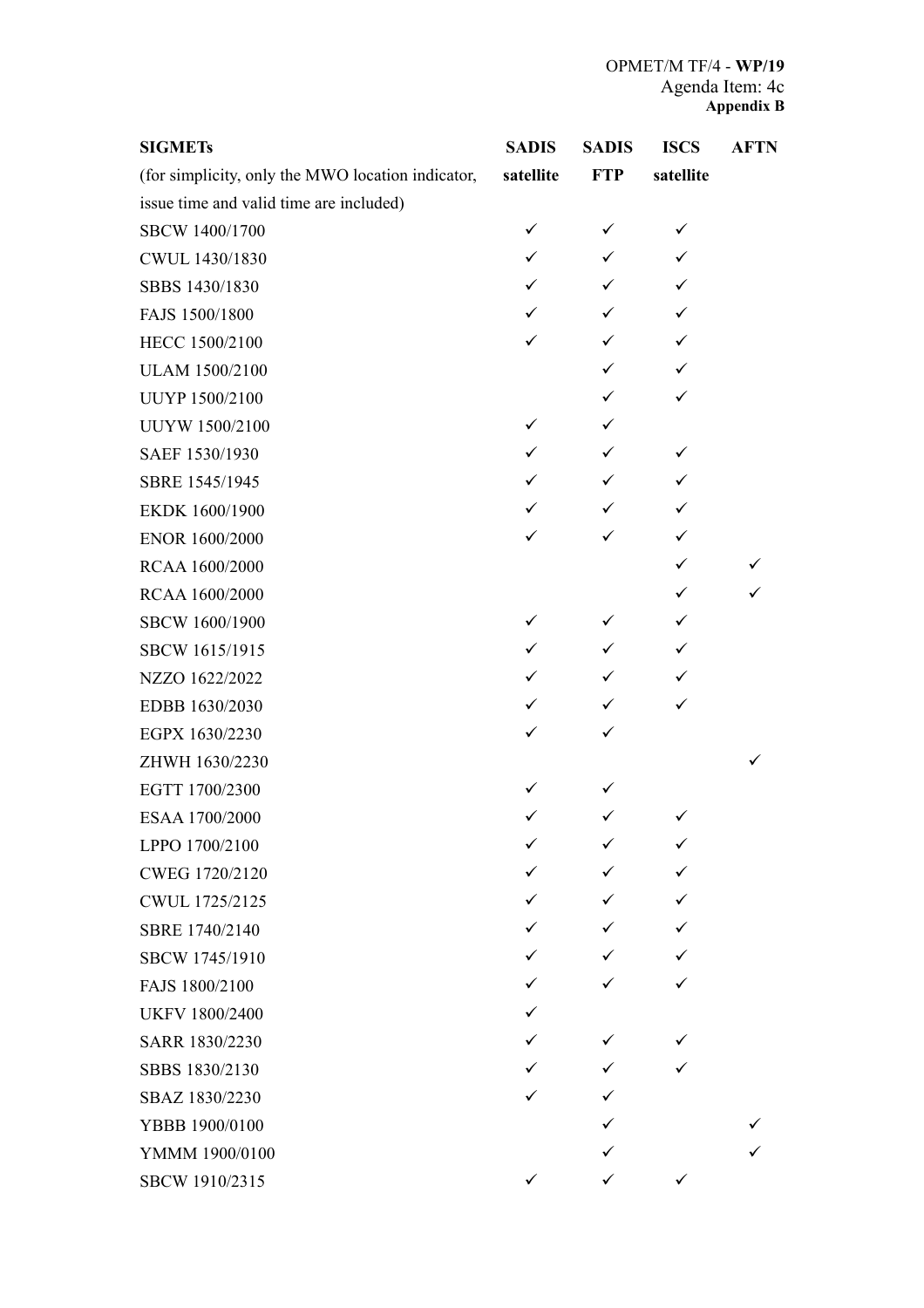| <b>SIGMETs</b>                                    | <b>SADIS</b> | <b>SADIS</b> | <b>ISCS</b>  | <b>AFTN</b> |
|---------------------------------------------------|--------------|--------------|--------------|-------------|
| (for simplicity, only the MWO location indicator, | satellite    | <b>FTP</b>   | satellite    |             |
| issue time and valid time are included)           |              |              |              |             |
| SBCW 1915/2315                                    | ✓            | ✓            | ✓            |             |
| SBCW 1915/2315                                    | ✓            | ✓            | ✓            |             |
| LIRR 1930/0130                                    |              | ✓            |              |             |
| SAEF 1930/2330                                    |              | ✓            | ✓            |             |
| SBBS 1930/2330                                    | ✓            |              | ✓            |             |
| SBRE 1945/2345                                    | ✓            | ✓            | ✓            |             |
| SBAO 1955/2345                                    | ✓            | ✓            | ✓            |             |
| ENOR 2000/2400                                    |              |              | ✓            |             |
| RCAA 2000/2400                                    |              |              | ✓            |             |
| SBCW 2000/2315                                    | ✓            | ✓            | ✓            |             |
| VGZR 2000/2400                                    | ✓            | ✓            | ✓            |             |
| CWUL 2025/0025                                    |              |              | ✓            |             |
| SBBS 2030/0130                                    | ✓            |              | ✓            |             |
| SBBS 2030/2230                                    | ✓            |              |              |             |
| SBBS 2030/0330                                    | ✓            | ✓            |              |             |
| RJTG 2040/0040                                    | ✓            |              | $\checkmark$ |             |
| FAJS 2100/2400                                    | ✓            | ✓            | $\checkmark$ |             |
| ULAM 2100/0300                                    | ✓            | ✓            |              |             |
| DTTC 2300/0500                                    | ✓            | ✓            |              |             |
| SBAZ 2300/0200                                    |              | ✓            |              |             |
| SBAZ 2300/0200                                    |              | ✓            |              |             |
| SBCW 2315/0415                                    |              | ✓            |              |             |
| SBCW 2315/0415                                    | ✓            | ✓            |              |             |
| SBCW 2315/0415                                    |              |              |              |             |
| SBCW 2315/0515                                    |              |              |              |             |
| SBAO 2345/0345                                    |              |              |              |             |
| SBRE 2345/0345                                    |              |              |              |             |
| RJTG 2350/0350                                    |              |              |              |             |
| <b>Total number</b>                               |              |              |              |             |
| 198                                               | 167          | 179          | 158          | 38          |